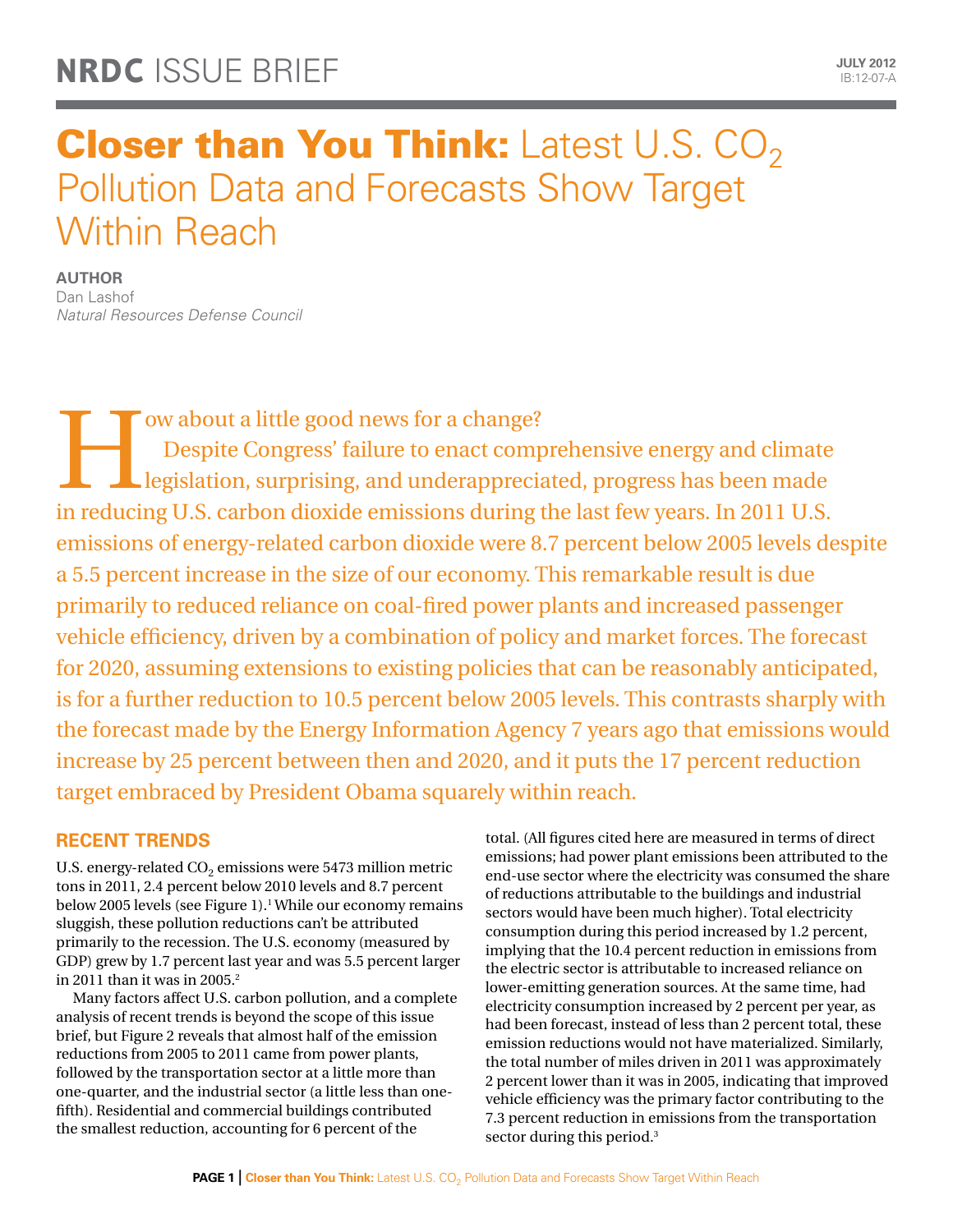### Figure 1: Energy-Related CO<sub>2</sub>, 1990-2011 (direct emissions)



#### **Figure 2: Share of 2005-2011 Emission Reductions**  (Total 524 Million Metric Tons  $CO<sub>2</sub>$ )



### **Improving Forecasts**

Looking forward, the official forecast for 2020—assuming no new policies—is now for carbon emissions to be 9.4 percent lower than they were in 2005.4 This is a huge contrast to the forecast made by EIA just seven years ago: the AEO 2005 projected that emissions would increase by 25 percent between then and 2020.

The Annual Energy Outlook also includes an "Extended Policies" case, which could be considered a better representation of the current "business-as-usual" baseline. This case assumes implementation of the 2017-2025 vehicle standards proposed jointly by EPA and the Department of Transportation and extension of tax credits for various renewable fuels and technologies. This case also assumes that the Department of Energy continues to update energy efficiency standards for appliances as required by law and consistent with the Department's strategic plan. (This case does not assume carbon pollution standards for power plants or other stationary sources). The Extended Policies case results in  $CO<sub>2</sub>$  emissions 1.3 percent lower than the Reference case in 2020 and 8 percent lower in 2035. Relative to 2005, U.S. carbon pollution emissions are 10.5 percent lower in 2020 and 11.7 percent lower in 2035 in this scenario.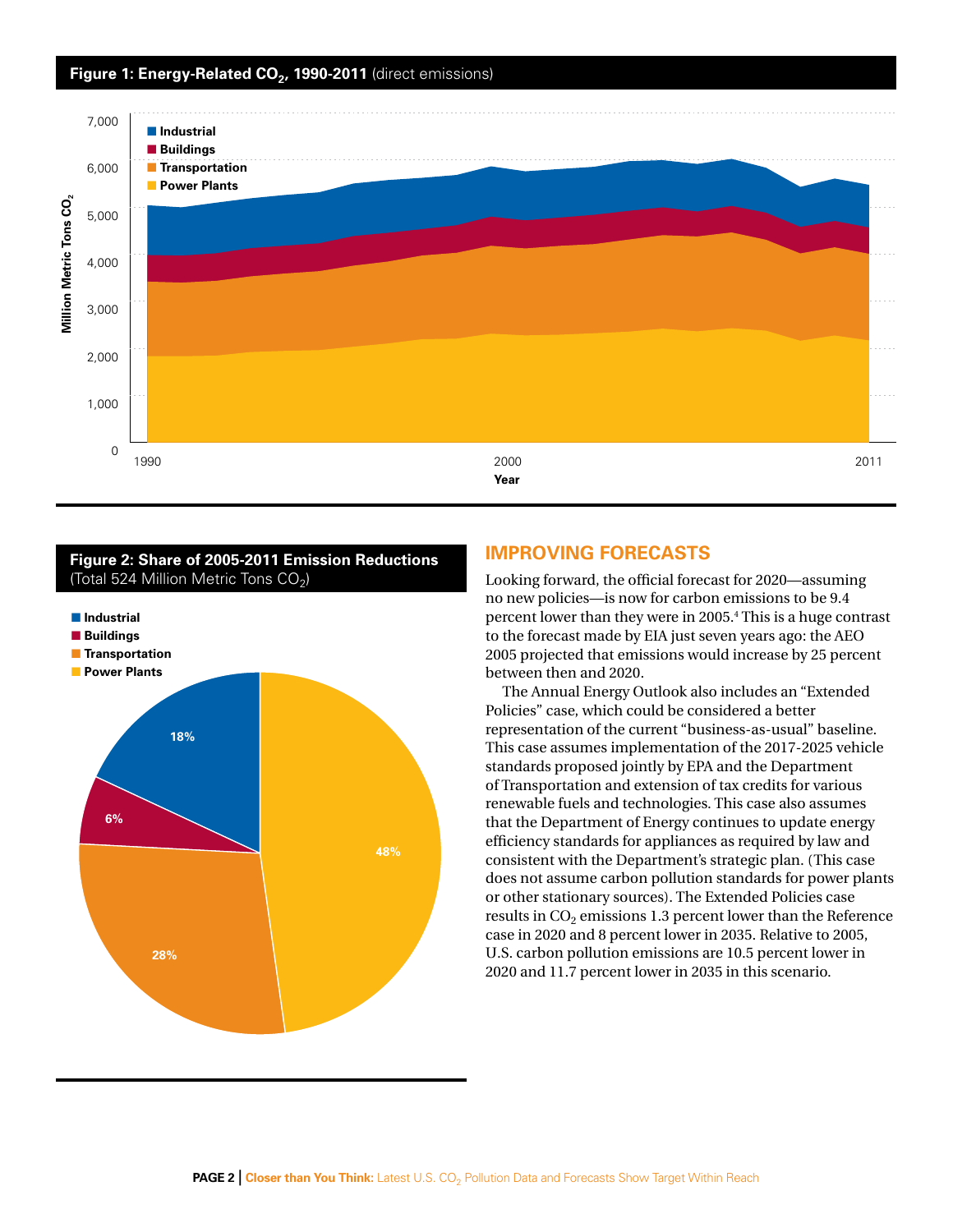

Effective implementation of the Clean Air Act has the potential to achieve substantial additional emission reductions, allowing the U.S. to meet or exceed the goal of reducing emissions by 17 percent from 2005 levels by 2020 embraced by President Obama. This would require reducing emissions to 7.6 percent below the Extended Policies case trajectory, or a little over 400 million metric tons.

Federal performance standards for existing power plants under the Clean Air Act provide the largest opportunity to reduce emissions relative to the Extended Policies case in the absence of new legislation. The Extended Policies case projects that power plants will emit just over 2 billion metric tons of  $CO<sub>2</sub>$  in 2020, meaning that a 20 percent reduction from that level would hit the target. That could be accomplished by a 10 percent reduction in electricity demand or by increasing reliance on renewable sources of electricity by 10 percentage points (i.e., from 14 percent of total generation in the Extended Policies case to 24 percent of total generation), or a combination of these measures, assuming these gains were all used to reduce generation from high-emitting coal-fired power plants.

Many other emission reduction opportunities are also available, from increasing deployment of Combined Heat and Power systems in industry, to installing solar systems on school roofs, and shifting toward electricity to drive our transportation system. The emission reductions achieved to date and the downward shift in the forecast just begin to scratch the surface of what's possible.

### **What Changed?**

Fully decomposing the dramatic change in recent trends and the carbon pollution forecast is beyond the scope of this Issue Brief, but the major drivers include fuel markets, technology, and policy.

**Fuel markets.** Gasoline prices are up (33 percent from 2005 to 2011) and natural gas prices are down (50 percent for the average cost of natural gas used to generate electricity over the same period).<sup>5</sup> These trends are related because a significant amount of natural gas production is now being driven by the search for more valuable natural gas liquids, which follow oil prices. Somewhat counter-intuitively both of those factors actually decrease emissions.

- $\blacksquare$  More than 70 percent of oil is used in transportation, and higher gasoline prices reduce the number of miles people travel and encourage them to select more efficient vehicles.
- $\blacksquare$  Meanwhile, an increasing share of natural gas is used to generate electricity, where low prices encourage power producers to switch from coal to natural gas, reducing  $CO<sub>2</sub>$  emissions (while increasing methane emissions in natural gas production and transmission). Low natural gas prices can also reduce electricity rates and encourage greater electricity consumption and less investment in renewables, which would tend to drive up emissions, but due to strong energy efficiency and renewable energy policies the coal-to-gas switching effect has the biggest impact on EIA's latest forecast.